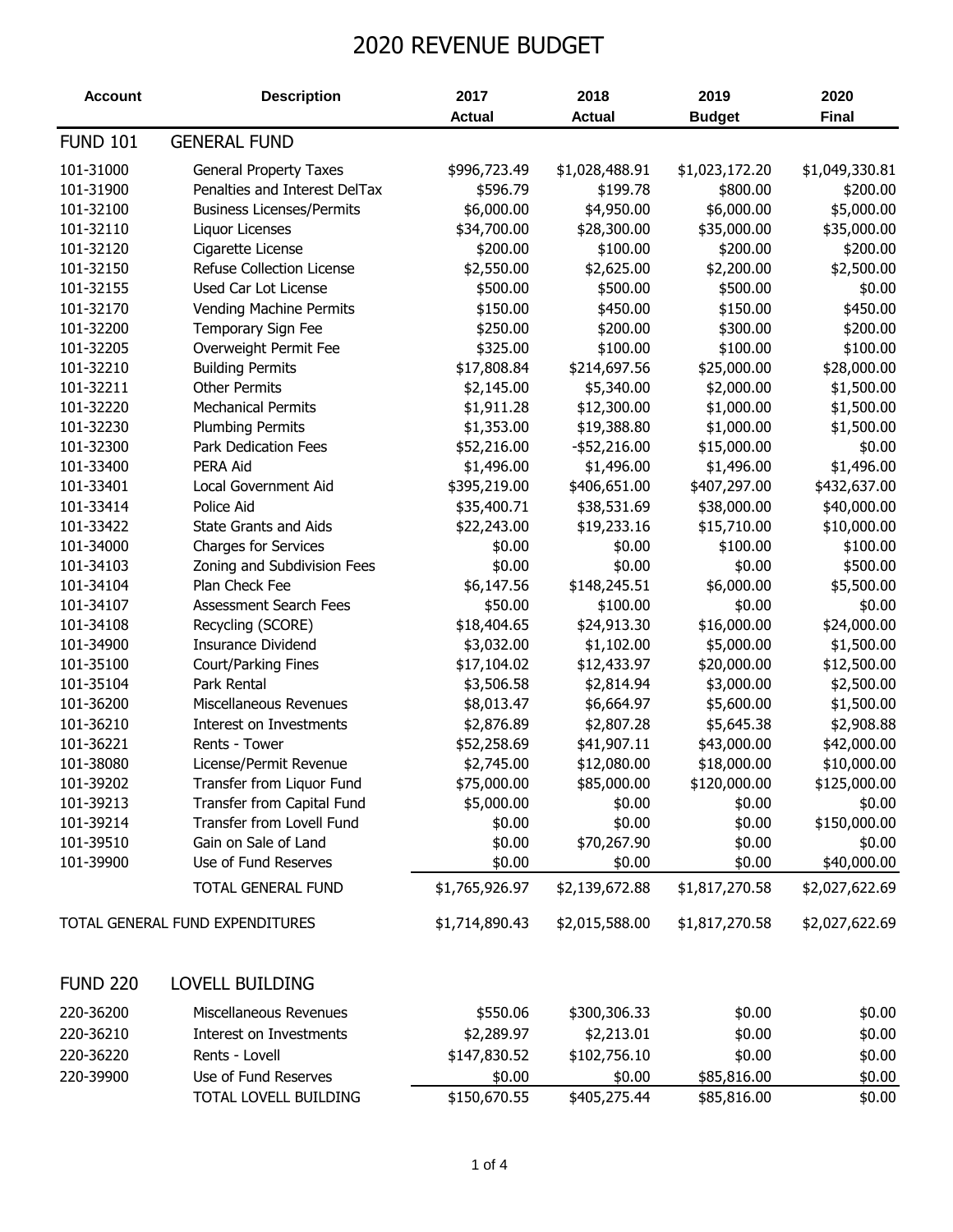| <b>Account</b>  | <b>Description</b>                | 2017          | 2018          | 2019          | 2020         |
|-----------------|-----------------------------------|---------------|---------------|---------------|--------------|
|                 |                                   | <b>Actual</b> | <b>Actual</b> | <b>Budget</b> | <b>Final</b> |
| <b>FUND 310</b> | CAPITAL PROJECTS                  |               |               |               |              |
| 310-32260       | <b>Equipment Sales</b>            | \$23,079.00   | \$18,000.00   | \$0.00        | \$0.00       |
| 310-33411       | Forfeitures Revenue               | \$0.00        | \$0.00        | \$0.00        | \$0.00       |
| 310-33422       | <b>State Grants and Aids</b>      | \$0.00        | \$0.00        | \$0.00        | \$0.00       |
| 310-34109       | Donations - Capital - Fire        | \$75,452.52   | \$96,862.43   | \$0.00        | \$70,000.00  |
| 310-34111       | Donations - Capital - Other       | \$0.00        | \$0.00        | \$0.00        | \$0.00       |
| 310-35103       | Municipal Violation Bureau        | \$0.00        | \$0.00        | \$0.00        | \$0.00       |
| 310-36200       | Miscellaneous Revenues            | \$5,000.00    | \$0.00        | \$0.00        | \$0.00       |
| 310-36210       | <b>Interest on Investments</b>    | \$12,145.68   | \$12,007.18   | \$9,000.00    | \$9,000.00   |
| 310-38000       | Gambling Revenues                 | \$19,026.89   | \$17,910.55   | \$17,000.00   | \$17,000.00  |
| 310-38050       | Cable TV Revenues                 | \$8,145.37    | \$6,487.08    | \$7,000.00    | \$7,000.00   |
| 310-39200       | <b>Interfund Transfers</b>        | \$0.00        | \$0.00        | \$0.00        | \$0.00       |
| 310-39203       | <b>Transfer from General Fund</b> | \$0.00        | \$0.00        | \$0.00        | \$0.00       |
| 310-39204       | Franchise Fees - Centerpoint      | \$74,933.08   | \$86,131.00   | \$70,000.00   | \$84,000.00  |
| 310-39205       | Franchise Fees - Connexus         | \$17,426.28   | \$19,255.65   | \$16,000.00   | \$19,000.00  |
| 310-39206       | Franchise Fees - Xcel             | \$44,641.29   | \$48,816.15   | \$40,000.00   | \$50,000.00  |
| 310-39900       | Use of Fund Reserves              | \$0.00        | \$0.00        | \$193,500.00  | \$0.00       |
|                 | TOTAL CAPITAL PROJECTS            | \$279,850.11  | \$305,470.04  | \$352,500.00  | \$256,000.00 |
| <b>FUND 320</b> | <b>TIF 1-3</b>                    |               |               |               |              |
|                 |                                   |               |               |               |              |
| 320-31000       | <b>General Property Taxes</b>     | \$0.00        | \$0.00        | \$0.00        | \$0.00       |
| 320-31050       | <b>Tax Increments</b>             | \$0.00        | \$0.00        | \$0.00        | \$80,091.00  |
| 320-35205       | Capital Contributions             | \$0.00        | \$0.00        | \$0.00        | \$0.00       |
| 320-36210       | Interest on Investments           | \$0.00        | \$0.00        | \$0.00        | \$0.00       |
|                 | <b>TOTAL</b>                      | \$0.00        | \$0.00        | \$0.00        | \$80,091.00  |
| <b>FUND 405</b> | PARK DEDICATION FUND              |               |               |               |              |
| 405-32300       | <b>Park Dedication Fees</b>       | \$0.00        | \$132,216.00  | \$0.00        | \$0.00       |
| 405-36210       | Interest on Investments           | \$0.00        | \$134.46      | \$0.00        | \$0.00       |
| 405-39900       | Use of Fund Reserves              | \$0.00        | \$0.00        | \$0.00        | \$0.00       |
|                 | <b>TOTAL</b>                      | \$0.00        | \$132,350.46  | \$0.00        | \$0.00       |
| <b>FUND 417</b> | <b>2017 STREET IMPROVEMENTS</b>   |               |               |               |              |
| 417-36210       | Interest on Investments           | \$142.06      | \$0.00        | \$0.00        | \$0.00       |
| 417-39300       | Proceeds-Gen Long-term Debt       | \$595,000.00  | \$0.00        | \$0.00        | \$0.00       |
| 417-39320       | Premiums on Bonds Sold            | \$30,700.65   | \$0.00        | \$0.00        | \$0.00       |
|                 | <b>TOTAL</b>                      | \$625,842.71  | \$0.00        | \$0.00        | \$0.00       |
| <b>FUND 418</b> | 2018 LAKE DRIVE PROJECT           |               |               |               |              |
| 418-36210       | Interest on Investments           | \$0.00        | \$756.34      | \$0.00        | \$0.00       |
| 418-39300       | Proceeds-Gen Long-term Debt       | \$275,000.00  | \$0.00        | \$0.00        | \$0.00       |
| 418-39320       | Premiums on Bonds Sold            | \$8,592.50    | \$0.00        | \$0.00        | \$0.00       |
|                 | <b>TOTAL</b>                      | \$283,592.50  | \$756.34      | \$0.00        | \$0.00       |
| <b>FUND 419</b> | <b>19 STREET IMPROVEMENTS</b>     |               |               |               |              |
| 419-36210       | Interest on Investments           | \$0.00        | \$0.00        | \$0.00        | \$0.00       |
| 419-39213       | Transfer from Capital Fund        | \$0.00        | \$0.00        | \$0.00        | \$94,400.00  |
|                 | <b>TOTAL</b>                      | \$0.00        | \$0.00        | \$0.00        | \$94,400.00  |
|                 |                                   |               |               |               |              |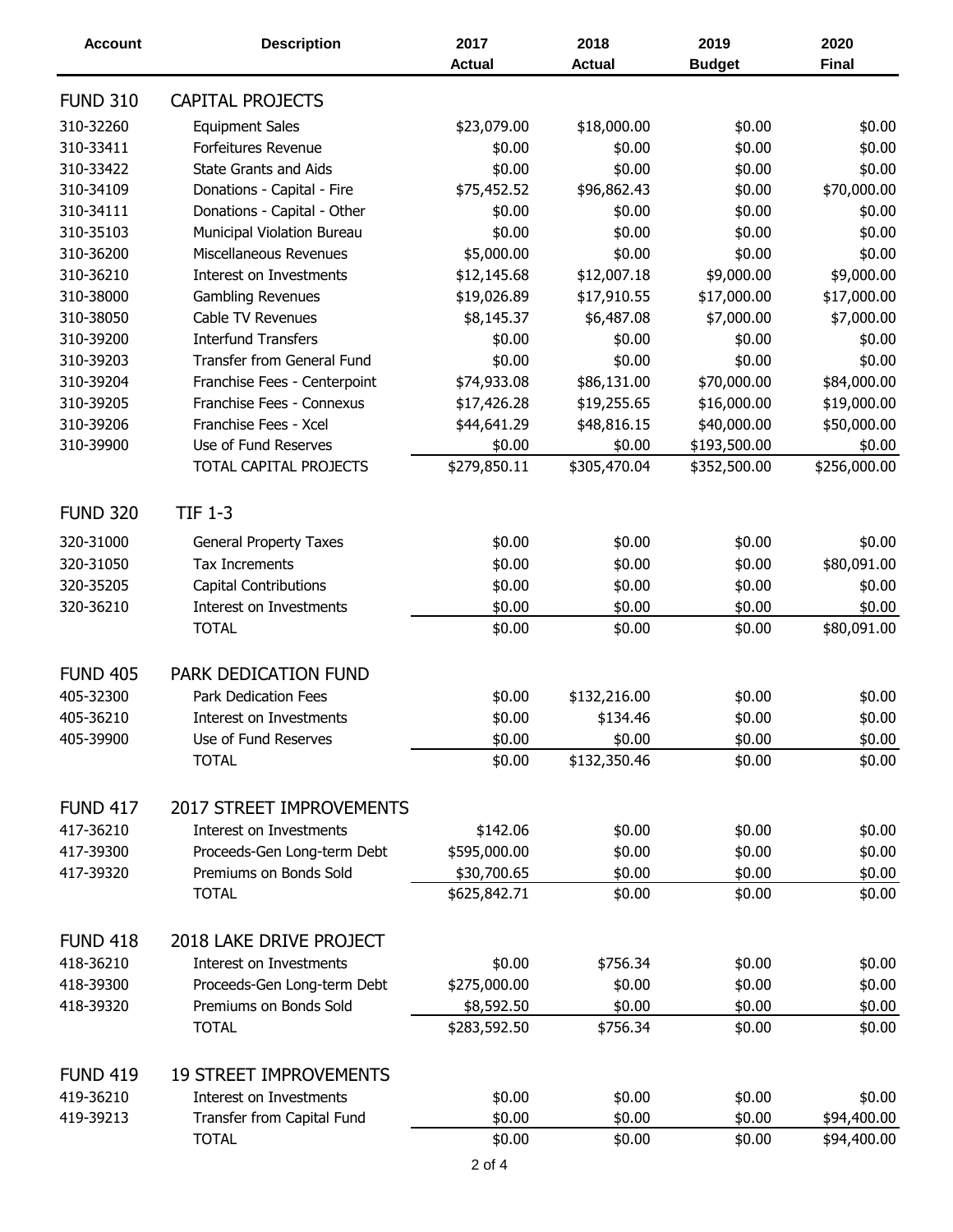| <b>Account</b>  | <b>Description</b>             | 2017           | 2018           | 2019           | 2020           |
|-----------------|--------------------------------|----------------|----------------|----------------|----------------|
|                 |                                | <b>Actual</b>  | <b>Actual</b>  | <b>Budget</b>  | <b>Final</b>   |
|                 |                                |                |                |                |                |
| <b>FUND 551</b> | <b>16 NORTH METRO GO</b>       |                |                |                |                |
| 551-39207       | Franchise Fess - Cable         | \$4,078.52     | \$4,102.96     | \$4,125.51     | \$4,146.18     |
| 551-39300       | Proceeds-Gen Long-term Debt    | \$0.00         | \$0.00         | \$0.00         | \$0.00         |
| 551-39310       | Proceeds-Gen Obligation Bond   | \$0.00         | \$0.00         | \$0.00         | \$0.00         |
|                 |                                | \$4,078.52     | \$4,102.96     | \$4,125.51     | \$4,146.18     |
| <b>FUND 585</b> | 04 STREET - OAK LANE           |                |                |                |                |
| 585-31000       | <b>General Property Taxes</b>  | \$700.00       | \$701.55       | \$0.00         | \$0.00         |
| 585-36100       | <b>Special Assessments</b>     | \$0.00         | \$0.00         | \$0.00         | \$0.00         |
| 585-36210       | <b>Interest on Investments</b> | \$0.00         | \$103.45       | \$0.00         | \$0.00         |
|                 | <b>TOTAL</b>                   | \$700.00       | \$805.00       | \$0.00         | \$0.00         |
| <b>FUND 591</b> | <b>14 STREET - VARIOUS</b>     |                |                |                |                |
| 591-31000       | <b>General Property Taxes</b>  | \$11,319.56    | \$16,466.47    | \$16,217.50    | \$13,221.78    |
| 591-36100       | <b>Special Assessments</b>     | \$17,023.06    | \$17,332.81    | \$13,389.19    | \$9,944.80     |
| 591-36210       | Interest on Investments        | \$463.67       | \$331.42       | \$0.00         | \$0.00         |
|                 |                                | \$28,806.29    |                | \$29,606.69    |                |
|                 | <b>TOTAL</b>                   |                | \$34,130.70    |                | \$23,166.59    |
| <b>FUND 592</b> | <b>15 STREET - VARIOUS</b>     |                |                |                |                |
| 592-31000       | <b>General Property Taxes</b>  | \$158.70       | \$51,383.33    | \$44,929.58    | \$68,889.37    |
| 592-36100       | <b>Special Assessments</b>     | \$58,013.29    | \$46,426.05    | \$28,894.89    | \$27,115       |
| 592-39213       | Transfer from Capital Fund     | \$0.00         | \$25,000.00    | 25,000.00      | \$0.00         |
| 592-36210       | Interest on Investments        | \$202.63       | \$315.40       | \$0.00         | \$0.00         |
|                 | <b>TOTAL</b>                   | \$58,374.62    | \$123,124.78   | \$98,824.47    | \$96,004.02    |
|                 |                                |                |                |                |                |
| <b>FUND 599</b> | POLICE BUILDING                |                |                |                |                |
| 599-31000       | <b>General Property Taxes</b>  | \$59,905.89    | \$60,650.99    | \$65,016.00    | \$64,071.00    |
| 599-36210       | Interest on Investments        | \$83.29        | \$45.32        | \$0.00         | \$0.00         |
|                 | <b>TOTAL</b>                   | \$59,989.18    | \$60,696.31    | \$65,016.00    | \$64,071.00    |
|                 |                                |                |                |                |                |
| <b>FUND 609</b> | MUNICIPAL LIQUOR FUND          |                |                |                |                |
| 609-36200       | Miscellaneous Revenues         | \$1,985.57     | \$1,722.50     | \$0.00         | \$0.00         |
| 609-36210       | Interest on Investments        | \$3,545.66     | \$2,386.21     | \$2,500.00     | \$2,500.00     |
| 609-37811       | Liquor Sales                   | \$934,538.74   | \$939,587.45   | \$975,000.00   | \$950,000.00   |
| 609-37812       | <b>Beer Sales</b>              | \$1,398,707.06 | \$1,444,964.21 | \$1,475,000.00 | \$1,450,000.00 |
| 609-37813       | <b>Wine Sales</b>              | \$580,461.37   | \$570,496.38   | \$650,000.00   | \$625,000.00   |
| 609-37814       | Miscellanous Sales             | \$198,875.73   | \$208,783.87   | \$205,000.00   | \$205,000.00   |
| 609-37814       | Soda Sales                     |                |                | \$25,000.00    | \$25,000.00    |
| 609-37814       | <b>Tobacco Sales</b>           |                |                | \$170,000.00   | \$170,000.00   |
| 609-37814       | <b>Ice Sales</b>               |                |                | \$10,000.00    | \$10,000.00    |
| 609-37830       | Case Deposit/Return            | $-$ \$50.00    | $-$ \$80.00    | \$0.00         | \$0.00         |
| 609-37840       | Cash Over/Short                | $-$ \$56.84    | $-$269.36$     | $-$ \$500.00   | $-$ \$500.00   |
| 609-39900       | Use of Fund Reserves           | \$0.00         | $-$ \$565.53   | \$60,000.00    | \$215,000.00   |
| 609-39999       | Prior Period Adjustment        | \$0.00         | \$0.00         | \$0.00         | \$0.00         |
|                 | <b>TOTAL</b>                   | \$3,118,007.29 | \$3,167,025.73 | \$3,367,000.00 | \$3,447,000.00 |